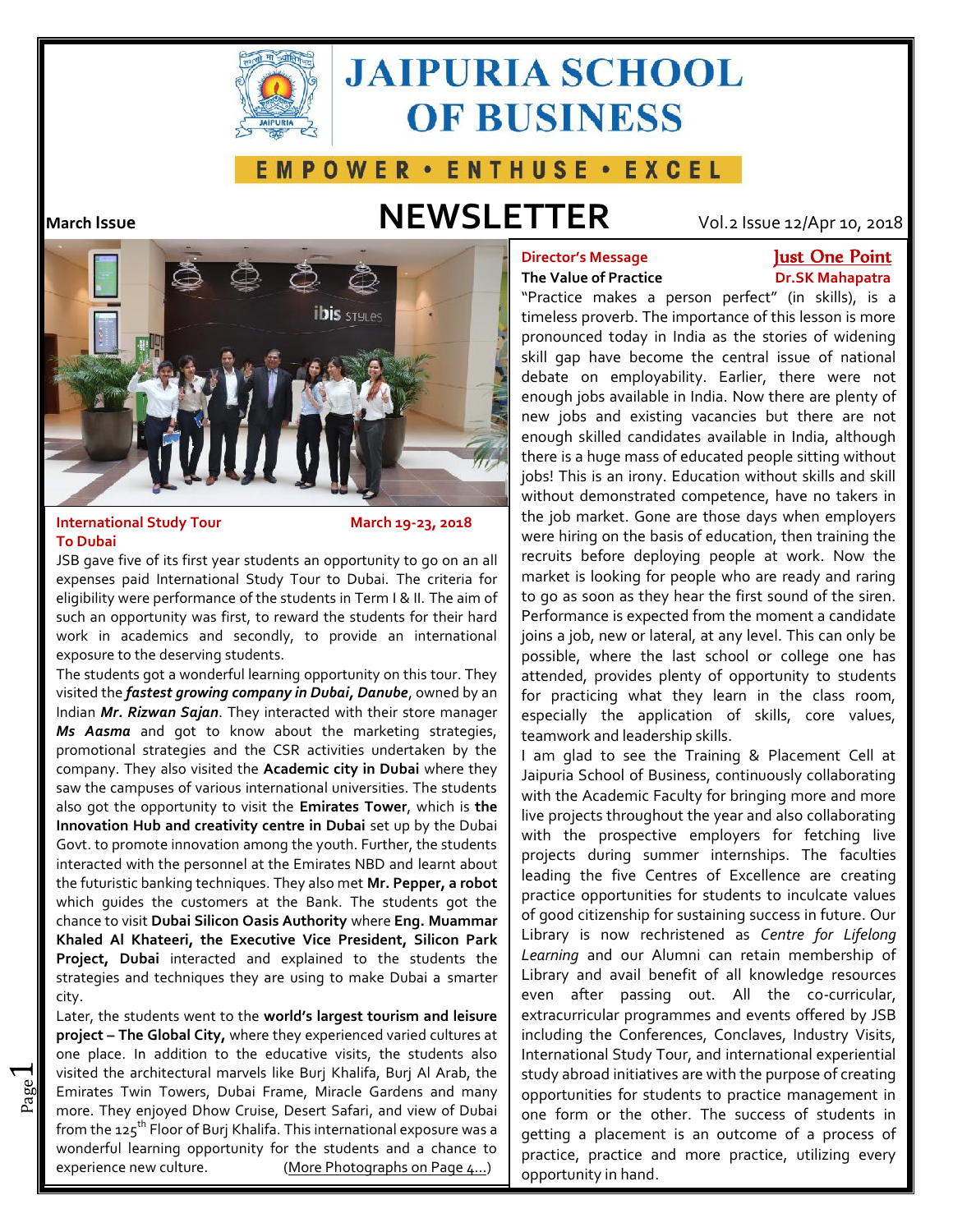### **Book Review Competition March** 29, 2018

JSB proudly promotes book reading and encourages its students to read as many books as they want. To sustain the interest in books and inculcate the habit of reading among all its students, the Centre for Creativity and Innovation of JSB organized a Book Review Competition for the first year students.

Vusuf Mehdi, Chair, Centre for Creativity and Innovation, JSB. He formally The judges for the competition were *Ms. Piyali Dasgupta*, Education Consultant & Brand Curator; and *Prof. Yusuf Mehdi*, Assistant Professor, Business Comm. at JSB. The competition commenced with an address by Prof. welcomed the Guests and the students to the event and introduced the Book Review Competition.



.A book review is a form of literary criticism in which a book is analysed based on content, style, and merit. Reviewing a book develops the critical thinking which is very important for would-be managers and leaders. This time, the students have been assigned literary books for review. Literary books are very rich in language. These books, in addition to being entertaining, help improve vocabulary and make the readers aware of the social and cultural developments which have taken place till now. By reading literary books, the students will understand the contemporary society in a better way and would also get awareness about the progress that the society has made so far. The Director congratulated the students for participating in the competition and for



**Participation in Reality Show March 7, 2018** 

The students of JSB participated in a TV show on Financial Investments titled **'Dhan Ki Baat'**, a telecast by Zee Business. They were accompanied by **Dr. Santosh Singhal**, Associate Professor (Finance) and **Ms.Sweety Singh**, Head, Corporate relations. The show was held at Zee Business studio at Film city, Noida.

The discussion at the show was on "**NRI Investment in India**". The Guest Speaker for the episode was *Mr. Hiten Jain, NRI Product Manager at IIFL* **(***India Infoline Group)*, who talked about how NRIs can invest in the Indian stock market. The students asked very relevant questions and acquired a lot of information from the Guest speaker



presenting their views about the all-time popular books many of which have won prizes like Nobel Prize, Man Booker Prize, Booker Prize, and Pulitzer Prize. The Director urged the students to continue reading different books to broaden their perspectives and become aware of the world they are living in.

Participation in the competition was overwhelming and the students came up with many new ideas about the books they reviewed. Amidst tough competition, Ms. Aanchal Walyan secured the third prize for her review of the book "The Mine" written by Arnab Ray. The second prize was bagged by Ms. Sadia Anjum who reviewed the book "The Adventures of the Huckleberry Finn" by Mark Twain. The first prize was bagged by Ms. Monalisa who reviewed the book "Lord of the Flies" by William Golding. The winners were awarded cash prizes.



## **International Happiness Day March 20, 2018**

The UN General Assembly, in 2011, adopted a resolution which recognised happiness as the 'fundamental human goal', and established March 20<sup>th</sup> as the Annual Happiness day.

**Ms. Pragati Singh**. The programme commenced with a short **1** In the spirit of the resolution, the students of JSB celebrated International Happiness Day under the aegis of the Centre for Diversity and Inclusiveness. The entire event was organised by the students of first year, coordinated by **Ms. Akriti Chaturvedi** and speech on Happiness Day by Ms. Akriti Chaturvedi. The Director, Dr. SK Mahapatra, shared his views on happiness. Through sharing of some anecdotes, he emphasized that one should enjoy the small moments of happiness while working towards his/her goal. He urged the students to be happy and to make others happy by their good deeds.

Ms Pragati Singh, later, conducted an interactive session on the occasion. All the students shared their meanings of happiness. Then everybody danced to the tune of happy notes.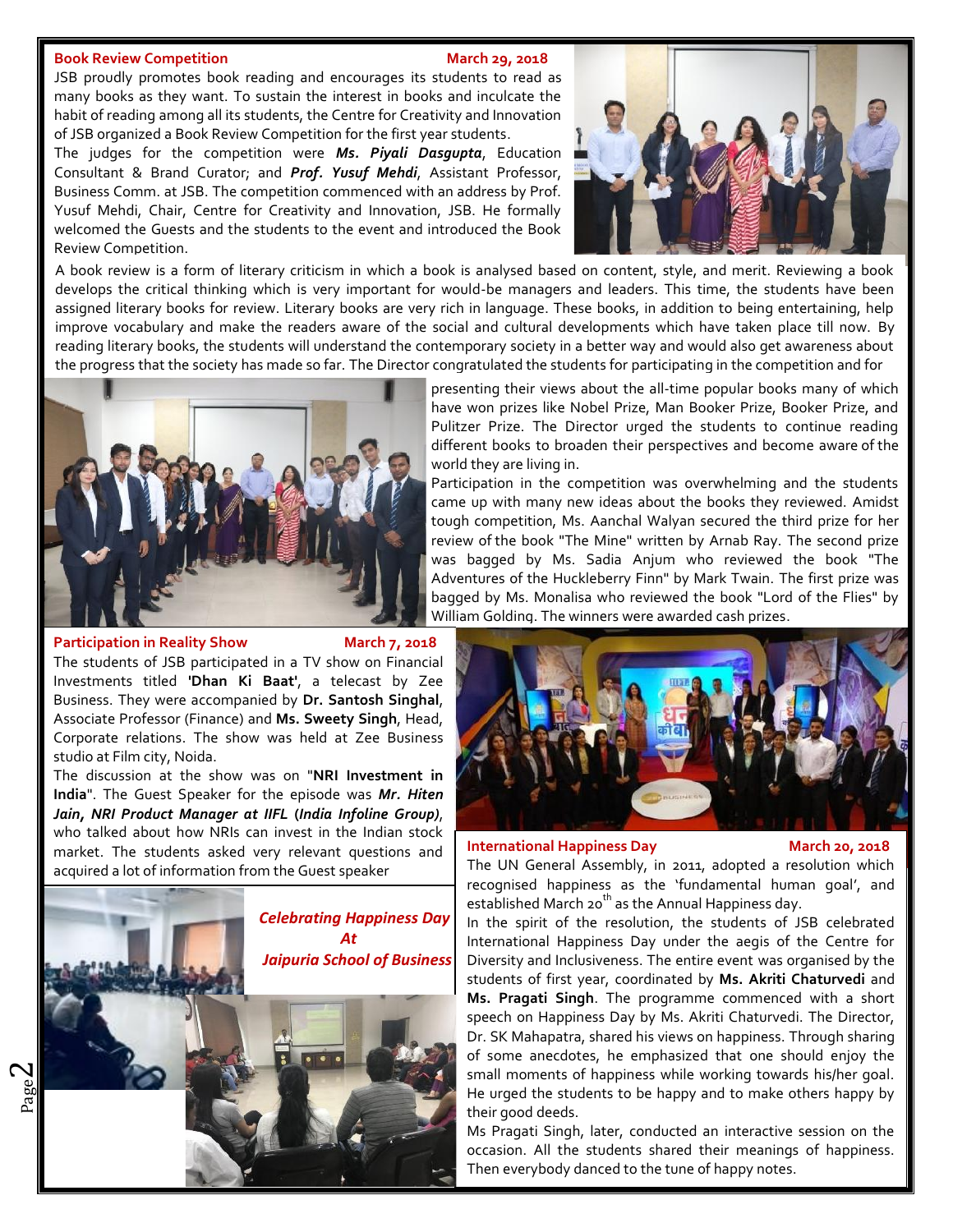### **Expert Talk March 31, 2018**

A talk on 'Industrial Relations' was delivered by *Dr. Sonam Jain*, *Visiting Faculty, IR & OB* at ICFAI Dehradun to the students of first year. Prior to joining Academics; Dr Jain worked as an Assistant Manager at HDFC ERGO GIC, Delhi for three years. Industrial Relations is a multidisciplinary field that studies the employment relationships and the guest speaker delineated the basic nuances of this aspect of Human Resources. She outlined various guidelines for resolving the conflicts and disputes arising in an organisation between the workers and the management.





**International Women's' Day March 10, 2018** "A Talk on Value System"

March 8th is celebrated as an International Women's Day across the world with a lot of fanfare to commemorate, acknowledge and appreciate the achievements of women. JSB too celebrated the occasion in a special way on 10th March, 2018. The event was attended by the employees across the Jaipuria Group. A special talk on "Value System" was conducted by *Dr. Uma Jain, founder CEO and Principal Consultant of Saharth* on the occasion.

The celebration started with a video highlighting the contribution of women in various fields though mostly downplayed by the world. It was followed by an address by Ms. Anjali Khanna, VP, HR, JGI where she talked about the achievements of women all around the world.

Dr. Uma Jain, the Keynote Speaker for the occasion delved deep into the nuances of Value system and discussed why forming value base is important. She urged the audience to recognize the importance of values and to try to imbibe these values into their lives. The talk was indeed so much engrossing and informative that she left the audience thinking with her observations and theories.



The talk was followed by address by the Chief Guest and Guests of honour.



## The Chairman, Sh. Shishir Jaipuria, in his address, appreciated the contribution of all the women and congratulated them on the special occasion. Shri Vinod Malhotra, Member BoG and Director CRC, SAJS expressed his regard for women and put forward some interesting perspectives on their role in our day to day life.

The event concluded with a Vote of Thanks proposed by Ms. Kavita Mathur. The female students of JSB were also invited on the occasion and they partook the proceedings of the event. All the female present walked away with a token of appreciation on the occasion.

### **Board of Governors' Meeting March 17, 2018**

The **Annual meeting of the Board of Governors'** of JSB was held on 17th March 2018. Mr. Manoj Misra, CMD, CCI Ltd, Ms. Miriam Carter, Director OP Jindal Community College, Mr. RS Sharma , Director BVPL, Mr. Vinod Malhotra, Director CRC SAJS, Mr. Suresh Singhvi, Director (Finance) Ginni Filaments Ltd attended the meeting chaired by Shri Shishir Jaipuria. Dr SK Mahapatra, Director JSB and Dr Timira Shukla, Dean Academics, JSB were also present.

The members congratulated JSB on its attaining 100% placement for the second consecutive year and expressed satisfaction at its steady progress. The course of action for the upcoming academic year was also discussed.

## **Holi Celebration March 1, 2018**

ო

 $\frac{20}{20}$  Director, members of the faculty and staff, and the members of Corporate of  $\frac{20}{20}$  all got together to celebrate the festival of colours in the Activity centre. Director, members of the faculty and staff, and the members of Corporate office  $\vert$   $\vert$   $\vert$   $\vert$ A small get together and celebration was arranged in JSB on the eve of Holi. The

A couple of games were organised on the occasion and the winners were duly applauded and awarded. Everybody was in a festive mood and shared greetings and wishes with each other with G*ulal and Sweets* served on the occasion.